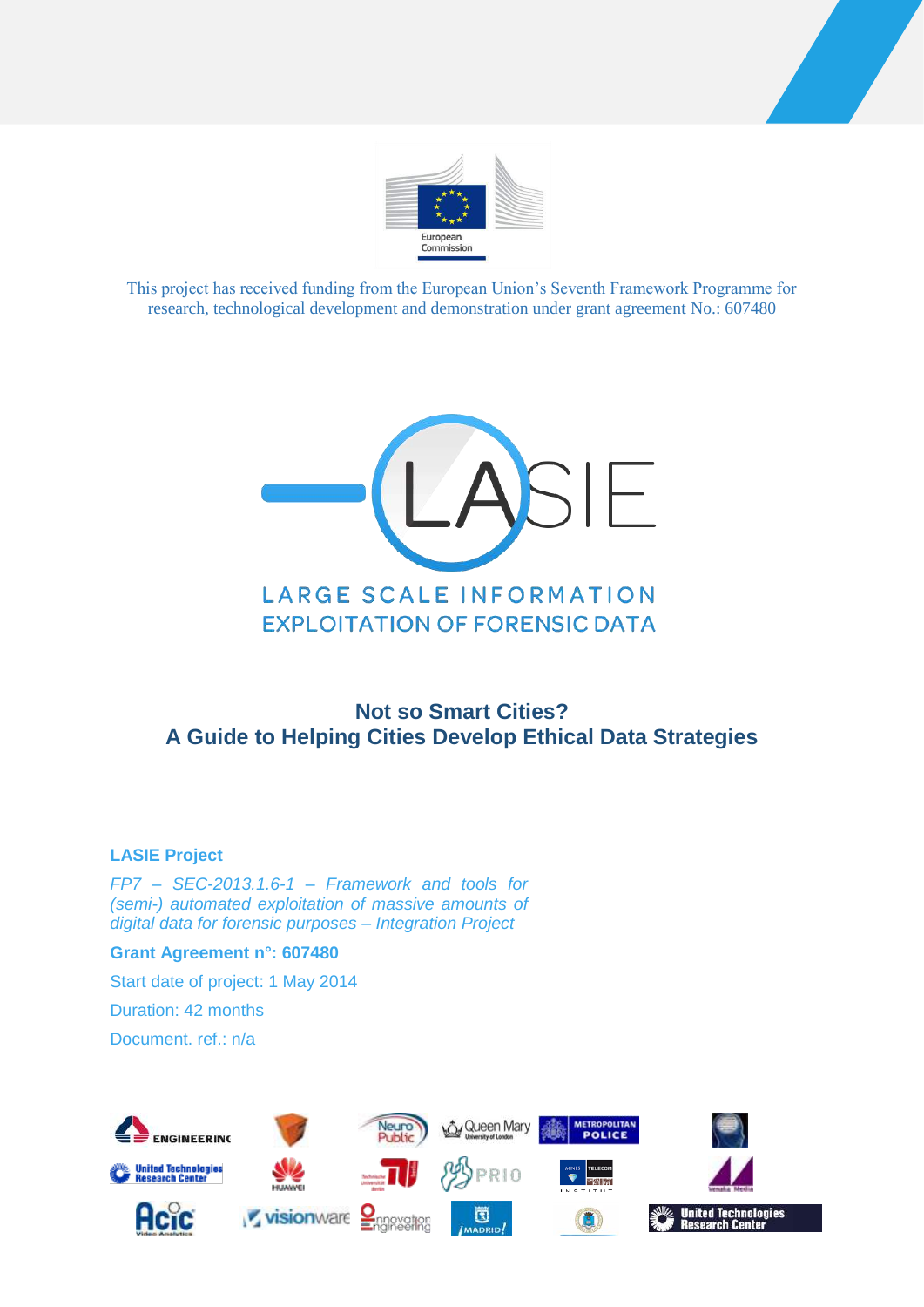

Peace Research Institute Oslo (PRIO) Oslo, 17 February 2017

# **Not so Smart Cities? A Guide to Helping Cities Develop Ethical Data Strategies**

A lunch seminar by and with Dr. Gemma Galdon Clavell<sup>1</sup> *A public report by Ida Rødningen (PRIO)*

#### **Introduction**

On 17 February 2017, Dr. Gemma Galdon Clavell visited Oslo to hold a lunch seminar at the Peace Research Institute Oslo (PRIO). Entitled "Not so Smart Cities? A Guide to Helping Cities Develop Ethical Data Strategies", the seminar was initiated by the research team at PRIO within the  $LASIE<sup>2</sup>$ project framework. LASIE, or 'Large Scale Information Exploitation of Forensic Data' (2014-2017), is a European Union (EU) co-founded research project conducted under the  $7<sup>th</sup>$  Framework Programme for Research and Development (FP7). The aim of the three year project is to design, adapt and implement an open and expandable framework that will significantly increase the efficiency of current forensic investigation practices, by providing an automated initial analysis of the vast amounts of heterogeneous forensic data that analysts have to cope with. The end result of LASIE will be a new smart surveillance tool, which integrates different surveillance methods. It will be able to assist endusers in extracting information from a variety of data, for instance Close-Circuit Television (CCTV) databases, audio recordings, scripture and handwriting and multiple-format biometric information. The ultimate goal is for the LASIE "gadget" to be able to provide end-users (police, etc.) with more sophisticated evidence in the aftermath of a crime.

The research consortium consists of 18 technical and non-technical partners from all over Europe, and PRIO, as a partner in the project, is responsible for an ethical and societally acceptable development of the "gadget". This includes legal as well as ethical considerations, and covers potential issues relating to privacy and personal data protection. Partly, PRIO's responsibility is to continuously monitor and report back to the consortium via deliverables on emerging societal challenges, such as public acceptability and relevant legal developments. In addition to monitoring the project to ensure that its outputs are ethically sound and compliant to relevant legal regulations, PRIO advices on how to make sure that the forensic evidence compiled by the LASIE framework will be admissible by courts of law in Europe.

<sup>&</sup>lt;sup>1</sup> Dr. Gemma Galdon Clavell's research focuses on surveillance, smart cities, the social, legal and ethical impact of technology, privacy, security policy, resilience and policing at Universitat de Barcelona. She also co-founded Eticas Research and Consulting [\(www.eticasconsulting.com\)](http://www.eticasconsulting.com/), where she is working as a policy analyst. She is a scientific and ethics expert at the Directorate General for Research and Innovation at the European Commission and sits on the board of Privacy International and Data&Ethics. Clavell holds a PhD in surveillance, security and urban policy and an MSc in Policy Management from Universitat Autònoma de Barcelona.

<sup>2</sup> Cf[. www.lasie-project.eu.](http://www.lasie-project.eu/)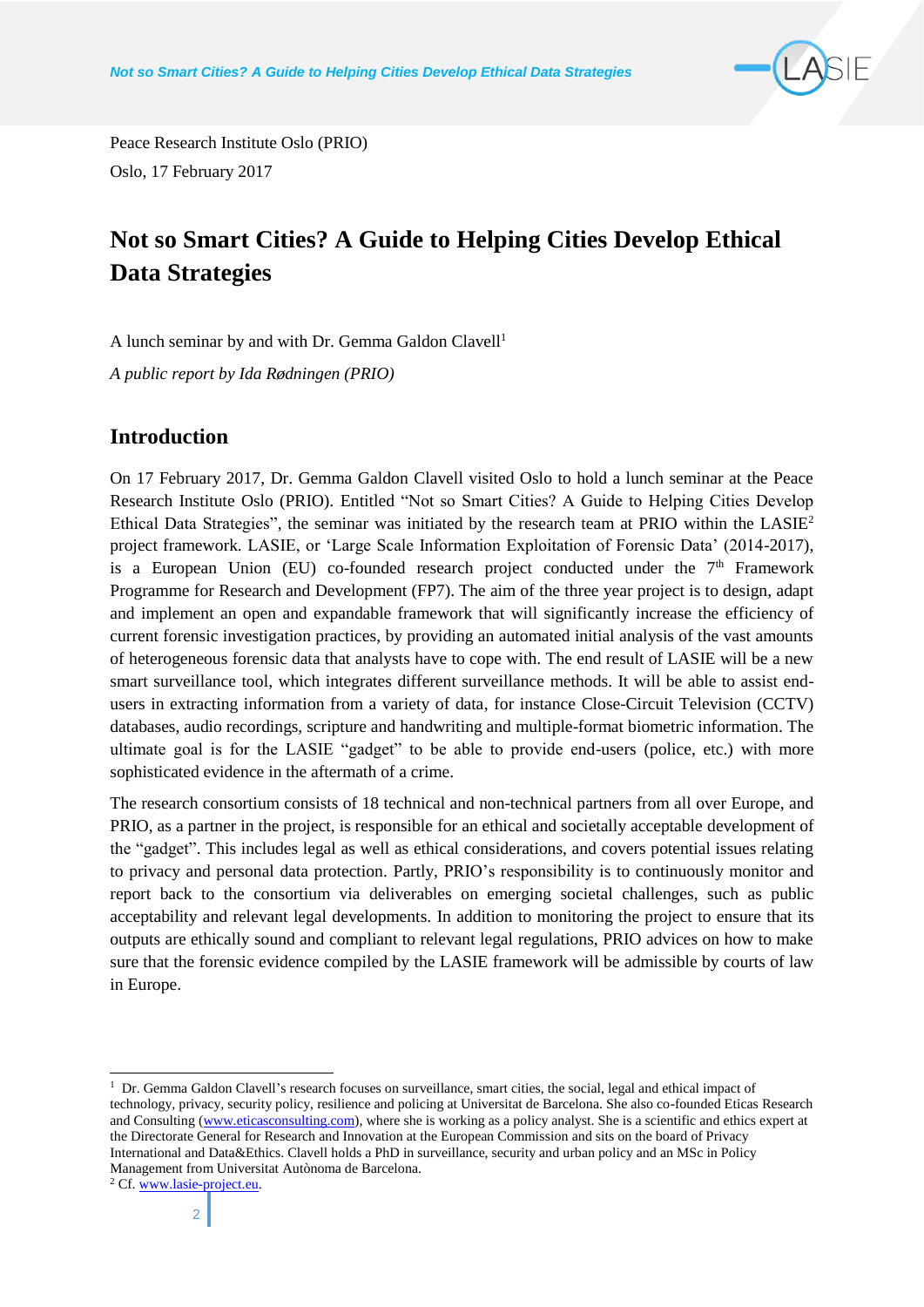

#### **Background to LASIE seminars at PRIO**

Since 2016, PRIO – as a partner in LASIE – organises short seminars at its premises in Oslo, Norway to discuss with invited experts the most pressing societal issues arising from the LASIE research project. The adopted formula of such seminars involves an introduction to a given topic by chairperson (15 min.), a keynote by the invited expert (45 min.), up to two interventions from invited commentators (10 min. each), the response from the invited expert (10 min.) and, eventually, the discussion with the public (30 min.) The seminars are organised either during a breakfast or a lunch and last 2 hours. Each seminar is followed by a public report such as the present one.

The present seminar was advertised internally at PRIO, on the public websites of PRIO, as well as internally within the LASIE consortium with the following description:

*In the last few years, the possibility of so-called 'smart' technologies to improve the efficiency and surveillance capabilities of electronic devices such as CCTV has filled both pages of concern and PR leaflets. While the corporations driving these developments have emphasized how smart technologies can improve efficiency at all levels (public administration, mobility management and planning, market analysis, etc.), critics have warned against the risks associated with the proliferation of smart surveillance.* 

*The conversation around the potential and risks of relying on technology to tackle urban and social problems has often been too high-level and abstract, ignoring the practical*  issues that arise when trying to design and enact the cities of the future and their *technological capabilities. The specific policies and technological solutions that can contribute to better cities (more efficient, more sustainable, more citizen and serviceoriented, more fair, more participatory, more accountable, more secure etc.) and the ways these may come about are often neglected, leaving local decision-makers on their own when it comes to planning the smart city.*

*On the basis of the work of Eticas Research and Consulting with different local actors, the session will present a diagnosis of the problems with the current debate around the relationship between cities and technologies and a series of strategies that can be deployed to build ethical, responsible strategies to make the most of data to improve cities.* 

The first seminar hosted Prof. Dr. Roger Clarke (Australian National University and the University of New South Wales) on 29 August 2016 and analysed the notion of "security".<sup>3</sup>. The second seminar hosted Prof. Dr. Mireille Hildebrandt (Vrije Universiteit Brussel) on 18 November 2016, examining the concept of artificial police agents.<sup>4</sup> The current report thus synthesises the third seminar in this series.

The views expressed in the following are solely those of the speakers, and does not reflect the views of the LASIE consortium as a whole, its individual partners nor the European Commission.

<sup>&</sup>lt;sup>3</sup> Cf. [http://www.lasie-project.eu/wp-content/uploads/2015/05/LASIE\\_Clarke\\_seminar\\_FINAL\\_ok\\_cleanv2.pdf.](http://www.lasie-project.eu/wp-content/uploads/2015/05/LASIE_Clarke_seminar_FINAL_ok_cleanv2.pdf)

<sup>4</sup> Cf. [https://www.prio.org/utility/DownloadFile.ashx?id=323&type=publicationfile.](https://www.prio.org/utility/DownloadFile.ashx?id=323&type=publicationfile)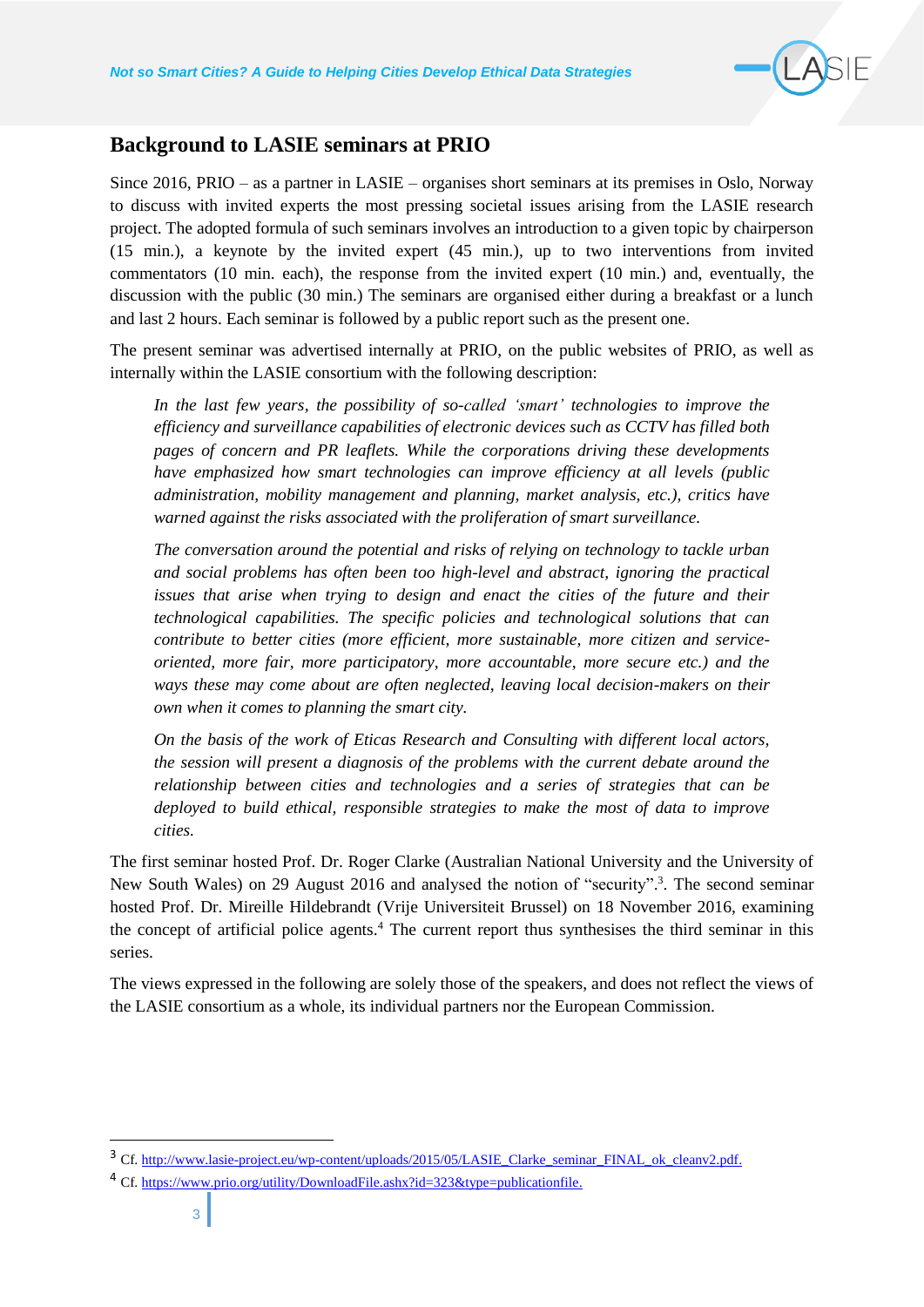



Photo by Martin Tegnander, PRIO.

#### **Opening of the seminar**

The seminar was opened by Stine Bergersen, researcher at PRIO and member of the PRIO team working on the LASIE project. Bergersen welcomed the main speaker, discussants and audiences, and proceeded to introduce herself, PRIO, and the LASIE project.

This seminar was about smart cities – a concept that relates to many contemporary challenges: privacy, data protection and so on. With around 50% of the population now living in cities, it is necessary to ensure an effective and sustainable use of resources in different fields such as transportation, communication, etc. This goal has been labelled as 'smartness' of a city, yet not without doubts or controversies. This seminar was therefore meant to provide some clarity thereto.

The floor was then given to Clavell for her key note presentation.

# **Presentation by Dr. Gemma Galdon Clavell, "Not so Smart Cities? A Guide to Helping Cities Develop Ethical Data Strategies"**

Clavell opened her keynote speech with a brief introduction of herself, her policy- and research interests and background, and her co-founded company Eticas Research and Consulting. The company was started three years ago, and deals with issues of societal challenges of data intensive technologies, including technologies used in urban settings. It aims to contribute to making our technological futures more responsible. That means understanding how technology is built, why technology is built, and how to make technology more accountable. Eticas works on anything that can be said to involve data,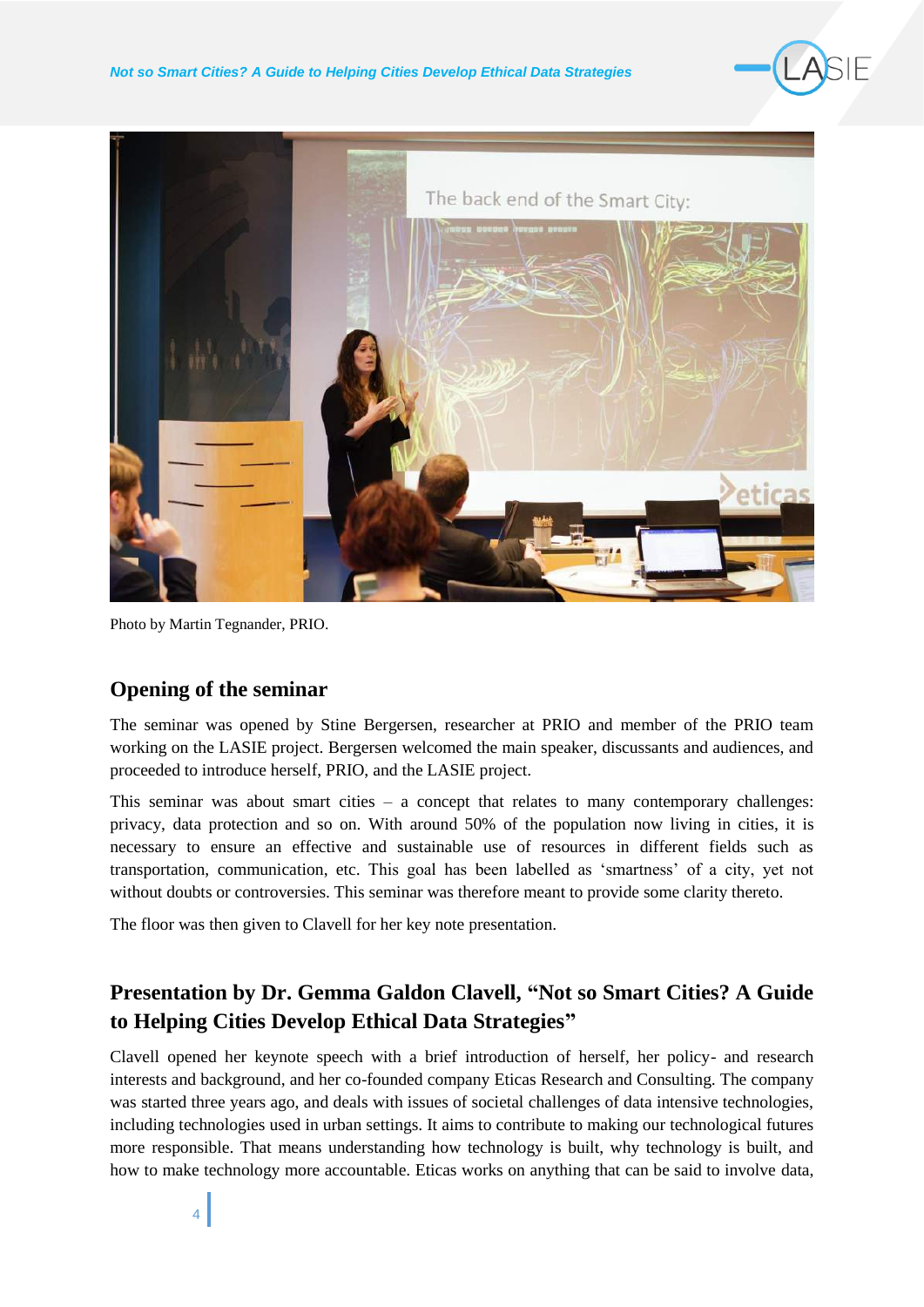

and one of the working fields is smart cities. Clavell introduced the topic of her speech with one of the main challenges of the very concept of 'smart cities': a widespread fatigue and inability to define the term itself, and little progress in what 'smart city' actually means.

She then provided the audience with two definitions of a smart city, one from 2000 and one from 2010. The terms show next to no evolution from the former to the latter, despite having been formulated ten years apart. This points to a problem with the way that smart cities are defined, and the way they are put into practice. Clavell states that we are failing to realize the potential to operate the smart city because it is given a title that fails to deliver. *People* are missing in the definitions, so what would happen if they were place at the centre of the definition? This bottom-up approach would challenge the corporate narrative, which shows some evolution in the right direction, but it still ends up falling into technological determinism. Many believe that technology will bring empowerment, change, etc., however this is a false promise, according to Clavell. People do not feel empowered by technology, nor do they feel that their voices are better heard in politics and so on.

Instead of looking at what a smart city *is*, it may be useful to enquire as to what a smart city *does*. Clavell has been part of Big Bang Data, $5$  a world travelling exhibition aimed at raising awareness about what data is doing around us. The amount of surveillance that surrounds us in day-to-day life is extensive. Anything that is labelled 'smart' is essentially surveillance, and can be said to spy on citizens: from smart TVs, clocking-in systems, personal fidelity cards CCTV etc. This lead Clavell on to a special piece she was asked to contribute to, commissioned by the Town Hall of Barcelona on the topic of smart cities. She did her fieldwork in Barcelona, and found large amounts of failed technology, as well as confusion as to what was 'smart' and what was not. Also, there were examples of very costly 'smart' solutions in the city, such as an autonomous bus incapable of even turning a corner. Clavell stressed the need to take into account a level of responsibility, and also a certain level of accountability. Cities could end up graveyards of failed technology, for instance abandoned censors. Technology does not always work, but people tend to think it does. There are a lot of people with little or no knowledge of buying technology, and these people are often the same people making decisions about which technologies we buy. Public administration has not put itself at the level it needs to be in order to make good decisions when technology is being procured.

Moving from research and theory to policy, her field of expertise at Eticas, Clavell then shifted the focus to failures in policy. Why is there such extensive policy failure? This inability of successful policy-making gets worse when technology is involved, and one of the major problems leading to policy failure is mistakes in implementation of the procured technology. There are many challenges facing policy and policy-makers, and another issue is so-called imposed blindness. Furthermore, there is a problem with what has become known as 'the digital divide', a reluctance to get engaged in longterm debates and a clear preference for easy solutions. A good example would be cars in urban environments. The on-going shift from petrol-fuelled cars to electric ones is a relatively easy transition. However, according to Clavell, this is not the debate that ought to be had, but rather we should be discussing the concept of the autonomous car. How come citizens are not being told that what they are buying today is going to be outdated in five, ten, fifteen years? The hard debates and tough decisions tend to be skewed, and the question is not whether someone needs to take the first step, but rather *who*. In Clavell's research, she found that a combination of all the above-mentioned

<sup>5</sup> Cf[. http://bigbangdata.cccb.org/en/.](http://bigbangdata.cccb.org/en/)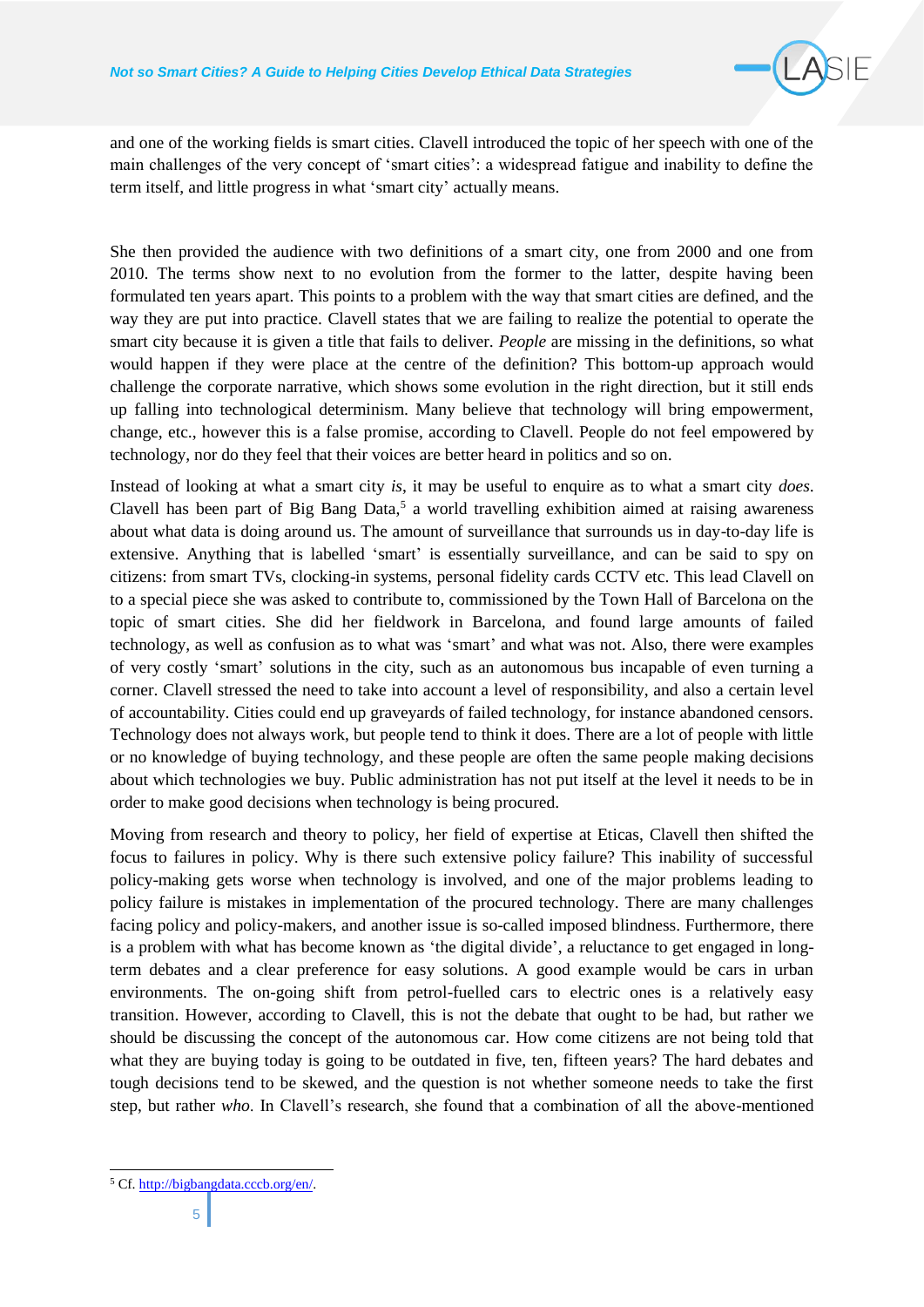

factors leads to worse decision-making. Human beings lack in ability to critically question technology, and it is tempting to trust that whatever is being presented to us are the best solutions.

How technology is communicated to the people is another problem – there is a fundamental imbalance between the discourse around technology and people's needs. Technology has in many ways stopped being efficient in political terms. Clavell's PhD looked at, *inter alia*, why cities keep buying and implementing CCTV when there is clear evidence that it does not serve its intended purpose. The results of the research showed that the investment in CCTV systems has nothing to do with crime, but it was efficient in gaining political votes. A camera is a visible, even tangible thing as opposed to, for instance a long-term social policy plan to reduce inequalities. However, the political capital of CCTV cameras has not translated well to the concept of 'smart cities'. In the case of Barcelona, Clavell explained the result is even the opposite. When the new government had taken an "anti-smart city" stance from the outset, their problem was that they had no alternative. What was needed was a new discourse, new practices, hence the City of Barcelona decided to go for the new term "digital sovereignty", but this was merely a new label.

There is a clear interest in rethinking the interaction between technologies on the one hand, and urban spaces on the other. According to Clavell, the main success of technology in improving urban life has been waste management.

Eticas has been working with the technological hub in the City of Barcelona to try to map and create an understanding of where they want to get to with the smart city, how they want to get there and so on. The result has been a framework that aims to capture this very complex environment. Clavell took the audience through the four main pillars of the Eticas Framework, describing societal impact when facing various challenges. These challenges are apparent in most stages of developing a technological research or innovation project. The Framework offers four entry points to reach suitable solutions, and has been crucial for the work that Eticas is doing:

- **1) Law and Ethics.** Ethics and societal impact can be a lot of different things. Traditional ethicists tend to only focus on one aspect: discrimination. A traditional ethicist will always claim that mass surveillance is preferable over targeted surveillance. This is a problem because the latter is often illegal. It is essential that international law and regulations are taken into account in development, procurement and implementation of technologies, but also values that are crucial to our legal systems, such as trust, social cohesion, responsibility, etc.
- **2) Desirability.** What is technology a solution *to*? The relationship between solution and problem is crucial to good policy-making, yet this link is often non-existing when it comes to technology development. An example: when a Nigerian citizen attempted to detonate a bomb on a flight to the U.S., it sparked a debate on how to react. The result was the implementation of full-body scanners in airports. The perpetrator had been linked to a terrorist organisation prior to the trip, and had been placed on a general watch-list, but nothing had been done to prevent the attempted attack. Clavell asked, rhetorically, what the relationship between the problem and the 'solution' of full body-scanners was in this case, to which she herself answered none.
- **3) Acceptability.** Complying with the law is crucial, but any steps taken also need to produce an acceptable, positive outcome for the potential client. Sensored 'spy bins' in London were used as an example. You put the trash in, but the sensors could pick up the MAC address on your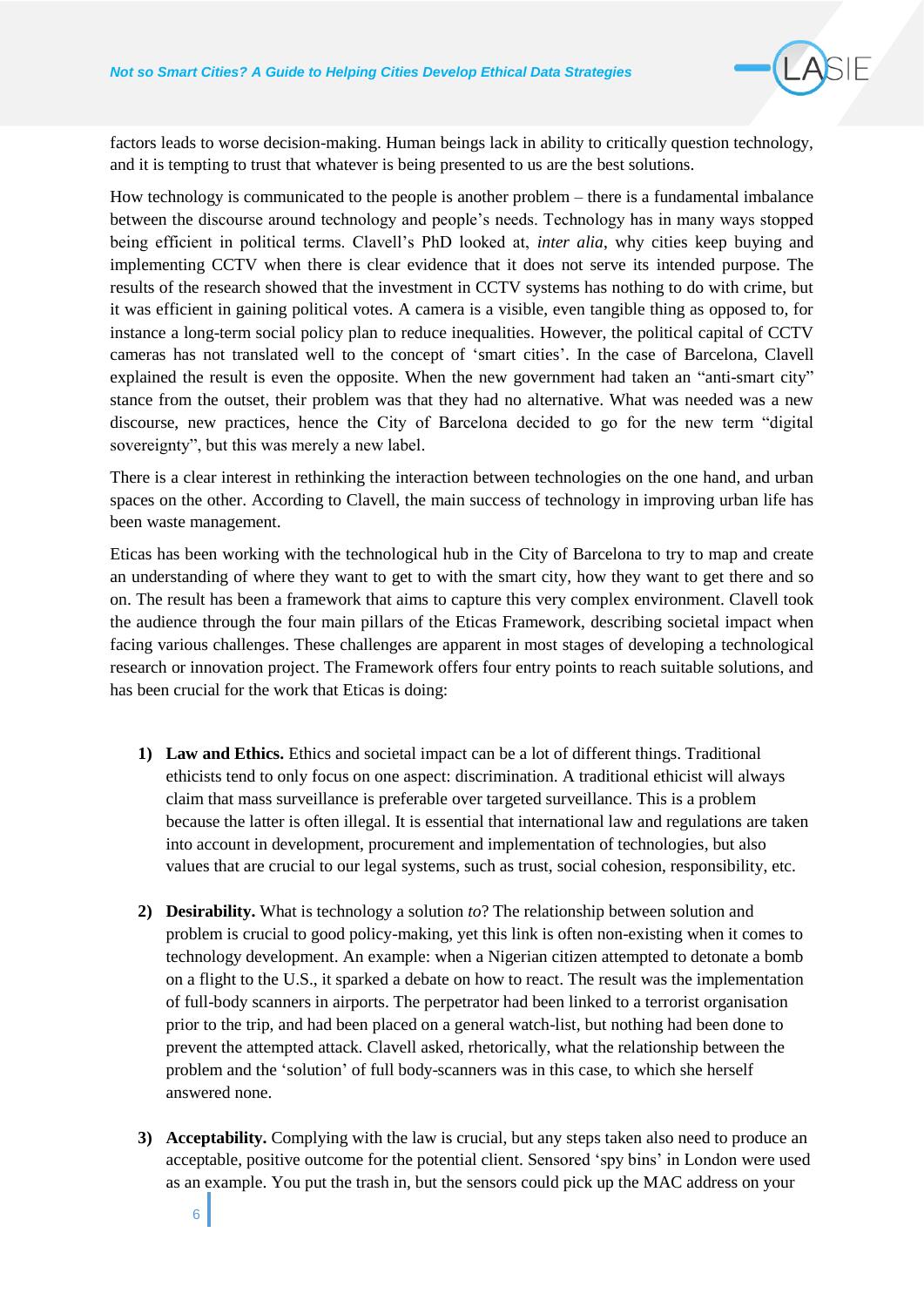

phone etc., and then push personalized commercials onto the phone. They were installed without any information or prior consent from the local inhabitants. After the bins had been brought up in media, and after the following complaints, they were finally removed. Shortly after the same problem occurred in New York, where sensors were installed in phone booths. However, the sensors in New York were based on a system of consent, so they were legally compliant. Nevertheless, people still rejected it and it had to be dismantled. According to Clavell, the example from London illustrated that social acceptability plays a role, and should play a role, in the implementation of (new) technologies, e.g. in the deployment of the smart city. It is important to focus on how to explain what is being done, and how to explain its acceptability to a potential client.

**4) Data management.** How are concepts from social science and ethics terminology, such as trust and social cohesion, translated into engineering terms? It is important to find a middle ground, something that can be understood both by social scientists and engineers. The Eticas Framework asks: where do you get the personal data in your database from? How does it get into the system, and how does it travel through it? Oftentimes, this is not known, and the data is lost. In each step of the data managing process, measures can be taken to improve ethical data management. This could be anything from anonymization to data minimization, which would mean only collecting the data you need for that particular purpose. Differential privacy, k-anonymity etc. are dependent on engineering expertise, but many other 'remedies' that may be implemented traditionally belong in the social science domain.

In light of explaining these four pillars of the Eticas Framework, Clavell moved towards the final and summarizing section of her presentation. The relationship with technology in most organisations, public or private, is a mess. The way things are done and the processes that are being used are outdated at best. We have added practices to processes that were never rethought. As of now, the only way to audit systems is by reverse engineering, which is extremely costly and time-consuming. Personal data ends up online to a larger and larger extent, to be used by anyone. For example, insurance companies can adjust people's premiums based on acquired information about their likelihood of getting ill. This, by large, goes against any principles of fairness and equality, and anything collective crumbles if you know the exact wishes and needs of individual people.

Clavell stressed that no single city in her research has had a data strategy. Procurers and policy-makers do know that they want technological systems, but they are often lacking a plan with regards to how it will be implemented, how it will impact their existing system, how different systems will relate to each other and so on. There are also organizational issues, and often, procurement is not under control. When buying new technologies, public administration as well as private entities often have no control of what they are actually buying, who the data controller is, and the privacy risks are difficult to estimate. So what is the status in Barcelona? Clavell's team are trying to design a map of what the city might look like, basically a data strategy. Looking at the data management plan of the city, including planning budgeting, procuring, data architecture, privacy and security, the goal is to define guidelines to assist an organization in dealing with these issues in a better way. These tools or mechanisms include data management checklists, security-, privacy- and open data-, big data management plans, ethical data strategies and so on. Even with these documents, it may take up to two years to transform a city, and Clavell states that we are currently compensating for over 30 years of not planning properly.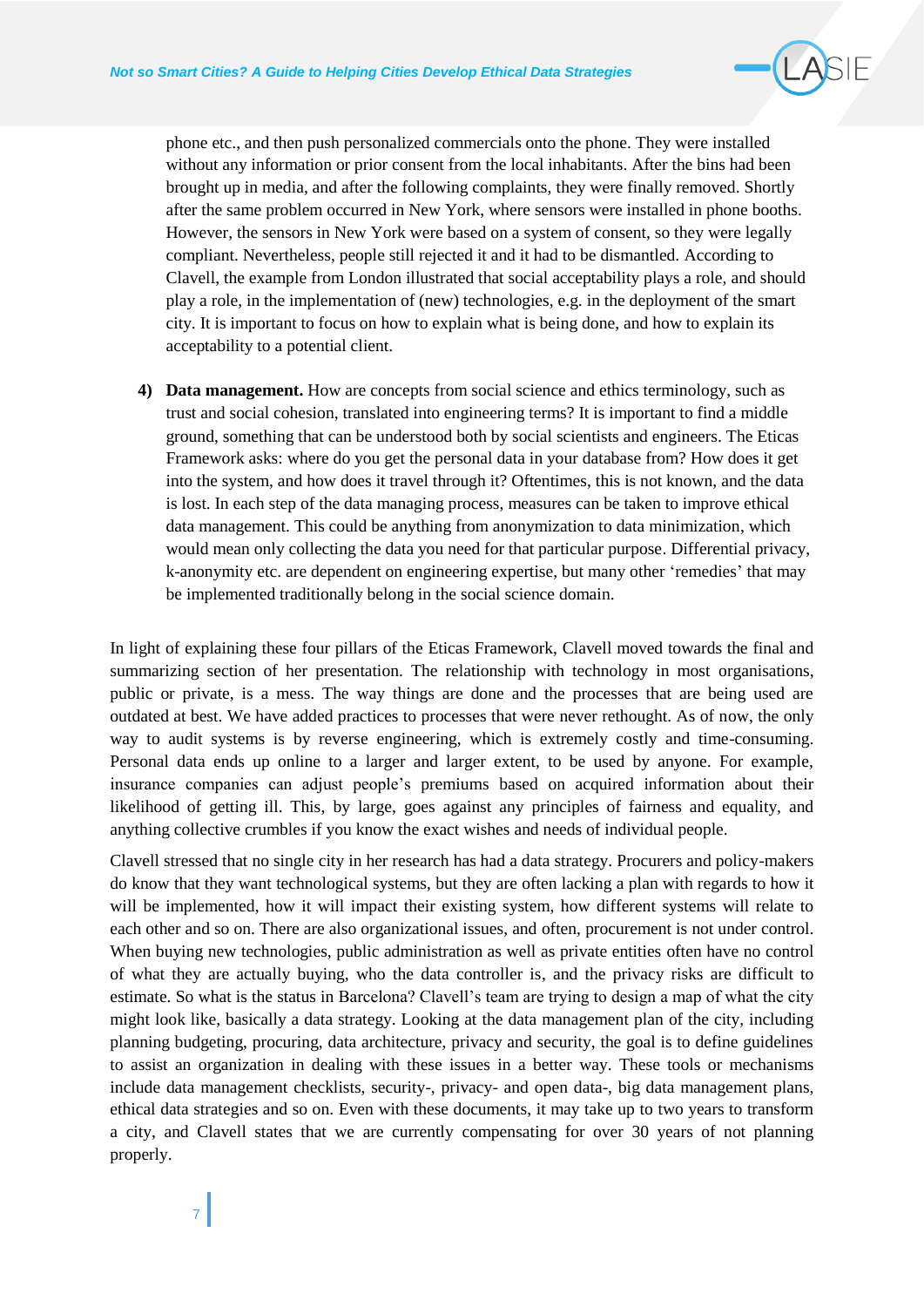

Finally, Clavell addressed the issue of 'data despotism'. There is a narrative around technology that says that through technology, people will be enabled to participate more in the life of a city, and thus be closer to those representing them. However, we see is that technology is being used as a way of avoiding to deal with human beings. "Everything for the people, with the data of the people – but without the people." It is crucial to start tackling this at a city level; the urban level has much more potential than any other level. National and regional levels are too complex, and anything below the urban level lacks the same capacity. Cities are important, and have always been, and they host a lot of potential and promise.

## **Interventions from discussants**

After Clavell had finished her keynote speech, two invited discussants provided their reflections and comments.

The first discussant was Dariusz Kloza, LASIE project leader at PRIO. Kloza opened by asking how to make sure that the tools and measures as mentioned in the keynote will indeed work in practice, given various constraints and challenges. Firstly, he conducted a small linguistic exercise, looking at Oxford Dictionary of English's definition of 'smart'. According to the dictionary, the term refers can to a variety of different qualities, such as "attractive", "neat", and "stylish". Adding onto what Clavell said in the beginning, we do not have a clear understanding of what 'smart city' entails. It is more than a mere aggregation of gadgets, but it is also difficult to define anything larger than a gadget as 'smart'. Secondly, Kloza compared the smart city to a battlefield, a place for accommodation of various interests or intentions. There are noble intentions: efficiency, sustainability for future generations etc., however there are also bad intentions, as seen for example in multinational corporations. They often base their technical advancement on greed and money-making. There is also the issue of repressive governments. In the battlefield, then, we have these good intentions up against the bad intentions. These intentions are always associated with risks, as described by Clavell, and we have to negotiate these risks so that the end result is legally compliant and "societally OK", which is PRIO's role in the LASIE project. Impact assessment provides a field for negotiating the term, and generating knowledge about smart cities. Finally, there is a problem with innovation. The most control that we have of the project is at the beginning of the development of any given project. The more we know about the technology, the less we can control it. When designing anything, we have a responsibility towards society. This responsibility is simply to not 'destroy' the said society. Kloza held that he does not oppose 'smart city' as such, but there are limits to be taken into consideration. Like Clavell, Kloza stressed that it cannot simply be about data alone, or only technology, and made a plea that we create a framework for mitigation. There is therefore a need for a comprehensive assessment of the smart city. The problems, failures and challenges faced by smart cities as discussed by Clavell, makes for a scope of a comprehensive impact assessment and this – at the end of the day – is what we need.

The second discussant was Kristoffer Lidén, senior researcher at PRIO. Lidén heads work on law and ethics in the SOURCE<sup>6</sup> and NordSTEVA<sup>7</sup> projects that are highly relevant to the topic. Lidén focused on the role of ethics with regards to Clavell's speech. An educated ethicist, Lidén highlighted issues of discrimination as important in this regards, but agreed that the topic is much broader and that there has been a problem with the traditional work on the ethics of technology, security technology and surveillance. It has not focused sufficiently on the actual technology, although there is huge

<sup>6</sup> Cf. [http://societalsecurity.net/.](http://societalsecurity.net/)

<sup>7</sup> Cf.<https://www.prio.org/Projects/Project/?x=1135>.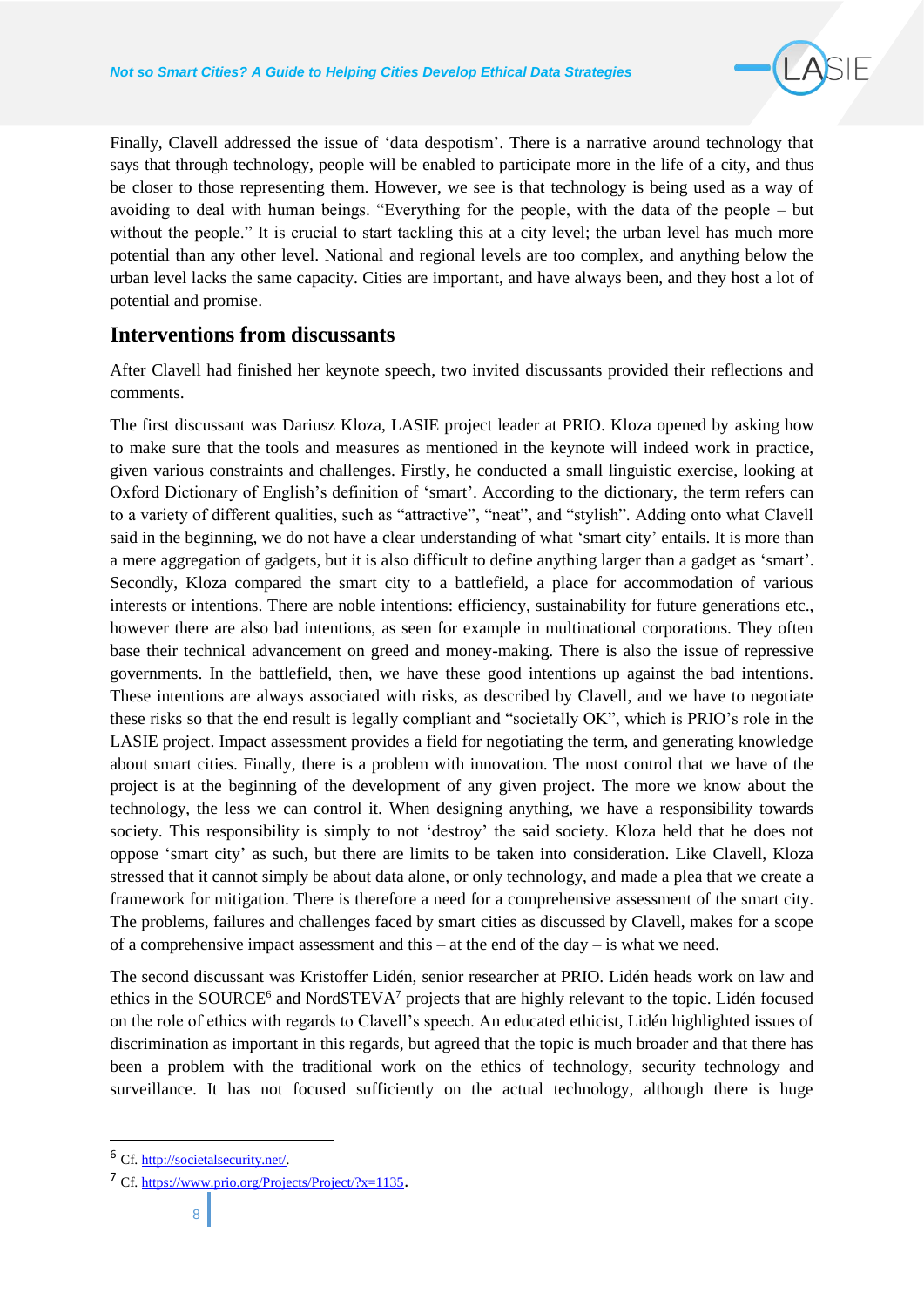

improvement ongoing. The connection between corporations and public administration of cities was also commented on. Many of the actors collecting data, for instance in shops, will be private actors. To what extent will public administration get access to this sort of data? What is their obligation to share it, and how should it be regulated and implemented in terms of public administration?

Another important thing highlighted by Lidén is the long-term impact of these technologies. Sometimes innovation technologies that are generally longer-term processes suffer short-term consequences. Lidén directed a question at Clavell, asking her opinion on whether it may be necessary to experience repeated failures to get somewhere, and whether it is then ethically worth accepting repeated failures, if it moves in the right direction? The discussant referred to Hans Jonas' 1985 book on technology and ethics that "… The worst case scenario must always be our starting point. If the worst-case scenario is not acceptable, then we must not take the first step." <sup>8</sup> The role of ethics in law, on the one hand, and the role of ethics in democracy, on the other, is important and interesting. This includes dealing with issues that are legally regulated, but also broader societal issues that are not legally regulated at a detailed level. There are also issues relating to how data can be used in processes not involving people directly. In Clavell's approach, the argument leads to people being more included in the process. Lidén inquired into the speaker's expertise on how to operate in this area. He briefly presented the audience with three levels of ethics: applied, pragmatic ethics; immanent critique, and external ethical perspectives. How to reconcile ideal, perhaps utopian, perspectives with applied ethics? Lidén asks the speaker if she has any experience giving applied advice that goes against her broader thinking on the ethics of security at a level of more ideal theory? He expressed concern that not being able to reconcile the three levels might undermine the role of ethics as a substantive corrective to instrumental reasoning. Finally, Lidén discussed the dilemma of how applied ethics can be part of legitimizing certain types of technology. Technologies that are not popular to begin with, can be swayed into acceptance by showing that they have undergone ethical considerations in the development process.

### **Discussion and questions from the audience**

Following these two interventions there was a brief section of responses and comments from Clavell.

Regarding the relationship between corporations and public administration, she stressed the dynamics between them. A lot of corporations are selling vapourware, and in the system in which we work that is legitimate. The problem is when public administration buys vapourware. The failure of 'smart city' is the companies that invested therein. She repeated that there is a problem with procurement, contracts, the ability to oversee what is happening with citizen data.

On the issue of repeated failure leading to success as raised by Lidén, Clavell responded positively, but that it is crucial to learn from the failures in order to get somewhere. There is a lot of inability to recognize that technology sometimes fails. We are not currently learning from our mistakes.

A question was raised about whether Clavell has considered including means of incentives to produce effective outcomes in public services, to which Clavell responded that demand is not an issue. Eticas operates in a climate where there is no need to sell, because clients come as a result of privacy failure. People take care of ethics more and more, but they are less willing to pay for it. She noted that privacy will be the civil right of the 21<sup>st</sup> century. The issue of whether people actually care about technology

<sup>8</sup> Jonas, H. (1985). *Technik, Medizin und Ethik — Zur Praxis des Prinzips Verantwortung.* Frankfurt a. M.: Suhrkamp.